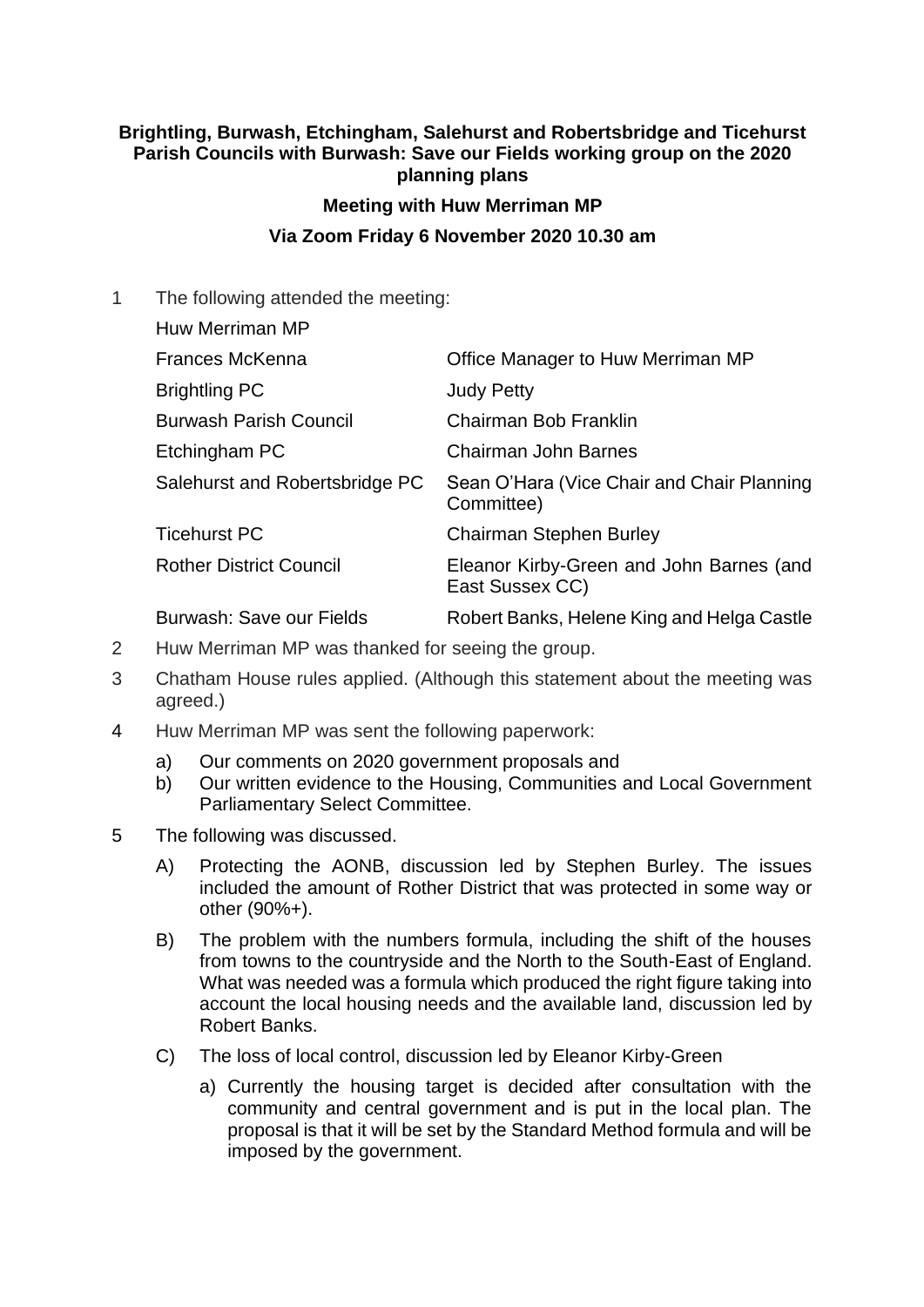- b) Currently planning is based on the community and the local authority judging the proposal. In future planning in growth and renewal areas will be automatic.
- c) Eleanor saw nothing in the proposals that advanced local democracy. She saw it as the curtailing of local democracy.
- D) The division of England into Growth, Renewal and Protected areas, discussion led by Robert Banks.
- E) Land banking with local examples like the land near the Bexhill by-pass with reference to the Community and Markets Authority and the problem of oligopolies. Possible Council tax charges for land withheld from building, discussion led by John Barnes and Sean O'Hara.
- F) The absence of consideration of commercial regeneration in the planning upheaval, discussion led by John Barnes.
- G) Affordable home allocation/Social housing What villages need is social housing as affordable homes is not affordable for the local wage rates, discussion led by Bob Franklin.
- H) The extension of the Permitted Development Scheme (White Paper para 3.20 and 5.3). This means if a developer demolishes and replaces a building (White Paper para 3.21), builds an extra floor (White Paper para 5.3), converts an office block or restaurant, normal planning rules do not apply. Minimum space standards and some of the Design Code will not apply. Change of use applications will often not be necessary. (White Paper para 5.3) Discussion led by Robert Banks.
- I) The problem that a developer can refuse to allow someone who wants to comment on a planning application to visit the site.
- J) The problem that a developer can refuse to allow members of the community to attend a Planning Inspector's site meeting
- 5) Huw Merriman MP said he found the meeting very useful. He has already raised some of the matters with the Secretary of State when he met him to discuss the proposed legislation. He was acutely aware of the difficulties with the proposed formula for allocating houses and with granting planning permission in the Rother District when so much of area was in a protected area. The issue of delay and land banking were also concerns.
- 6) Last week, and following the meeting, Huw Merriman MP was one of five MPs from across England to meet with the Prime Minister's officials who advise on planning and development matters. Huw Merriman MP gave information about Rother District Council where:
	- Planning applications remain granted but there was undeveloped at sites for 1,600 properties;
	- Infrastructure had being built to deliver new housing developments on the Link Road;
	- Building development continues unabated in parts of the District where it is not regarded as suitable or community supportive.